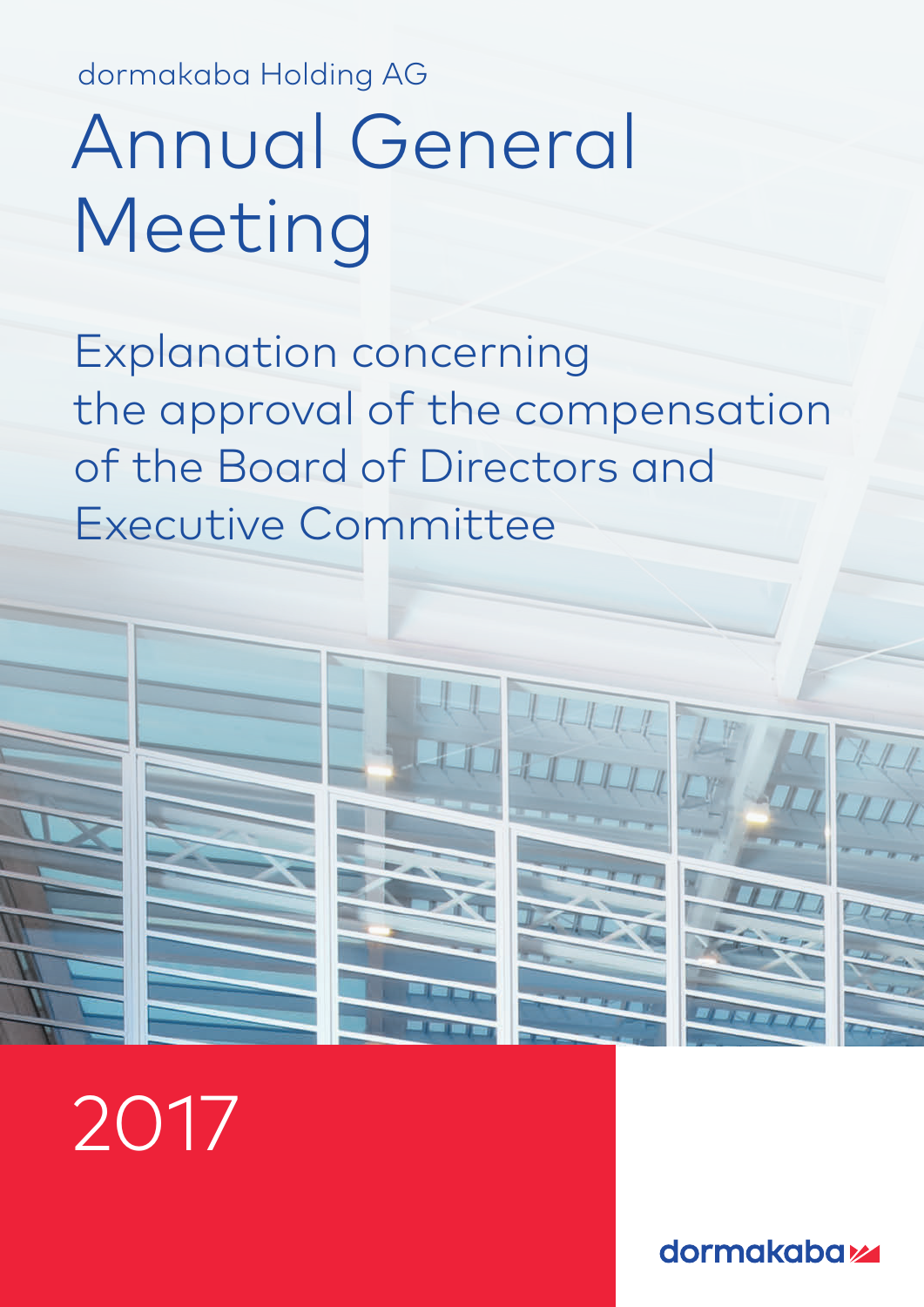# **Agenda item 8**

# **Preface**

In line with the Ordinance Against Excessive Compensation in Listed Stock Companies (VegüV), the Board of Directors will submit the maximum total compensation amounts of the Board of Directors and the Executive Committee to shareholders' vote at this year's Annual General Meeting.

The approval of the maximum total compensation amount of the Board of Directors applies to the compensation period from the 2017 Annual General Meeting until the 2018 Annual General Meeting (agenda item 8.1).

The approval of the maximum total compensation amount of the Executive Committee applies to financial year 2018/19 and includes fixed and variable compensation elements (agenda item 8.2).

This document provides shareholders of dormakaba Holding AG with background information on the requested maximum amounts of compensation of the Board of Directors and the Executive Committee.

Further information about the compensation system and about the compensation awarded for the financial year 2016/17 can be found in the Compensation Report 2016/17. Shareholders will have the opportunity to express their opinion on the Compensation Report in a non-binding retrospective vote.

The graphic below illustrates the structure of the shareholders' votes on compensation at the 2017 Annual General Meeting.

# **Board of Directors and Executive Committee compensation votes**

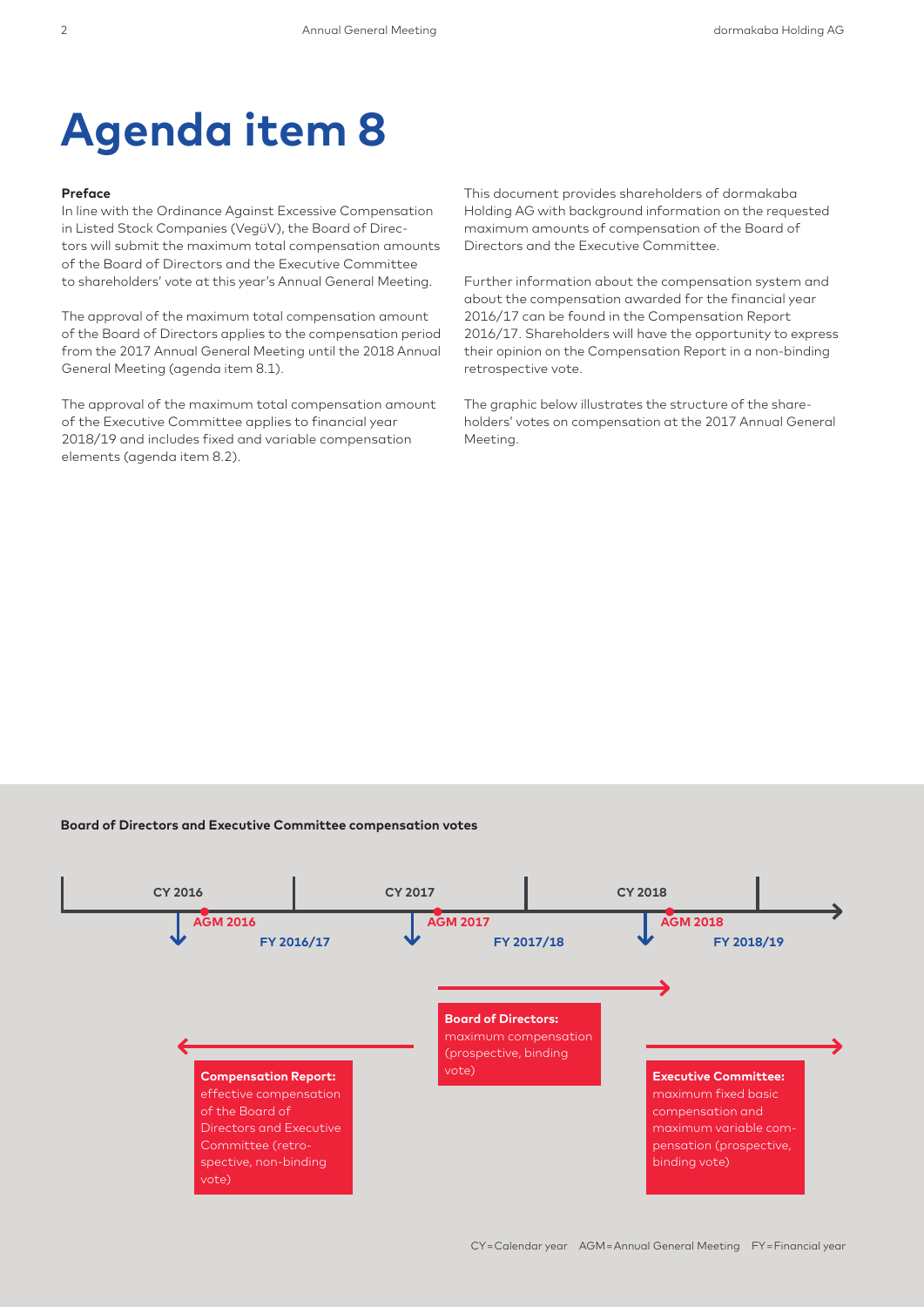# **Agenda item 8.1 – Approval of the compensation of the Board of Directors**

# **Request of the Board of Directors**

The Board of Directors requests approval of a maximum total compensation amount for the Board of Directors of CHF 2,750,000 for the period from the 2017 Annual General Meeting until the 2018 Annual General Meeting.

The proposal assumes that all proposed Board members (10 members) will be elected by the Annual General Meeting (previous compensation period from 2016 Annual General Meeting until 2017 Annual General Meeting: 10 members).

# **Explanation of the fundamentals of compensation for the Board of Directors**

The compensation policy applicable to the Board of Directors was reviewed and adjusted in financial year 2016/17 on the basis of market data of other Swiss listed industrial companies comparable in size and complexity. In order to reinforce their independence, members of the Board of Directors receive only fixed compensation. They receive no variable or performance-based compensation, no stock options and no additional fees for attending Board or committee meetings. Board members do not receive any company pension or insurance benefits.

The amount of compensation is determined annually by the Board of Directors based on the recommendation of the Compensation Committee according to the function, time and effort spent by the individual members to fulfill their tasks on the Board of Directors and its committees.

According to the current compensation directive, each member of the Board of Directors receives an annual cash compensation for their work on the Board of Directors and on the Board's committees and for performing additional special tasks. A portion of the cash compensation can be allocated individually in form of restricted shares of dormakaba Holding AG if the respective Board of Directors member so decides. In addition, the members of the Board of Directors receive a fixed allocation of restricted shares. Considering the very positive share price development during the financial year 2016/17, the Board of Directors decided to allocate the shares based on a fixed monetary amount (rather than a fixed number of shares), starting with the compensation period from the 2017 Annual General Meeting until the 2018 Annual General Meeting. The fixed monetary amount is converted into a number of shares on the basis of the average closing share price during the five last trading days of the month preceding the payment of the compensation. All allocated shares are subject to a three-year blocking period.

The compensation model of the Board of Directors is summarized in the table below:



#### in CHF **Committee chairman Committee member** Audit Committee 60,000 15,000 Compensation Committee 45,000 45,000 10,000

Nomination Committee 45,000 45,000 10,000

**Additional compensation for Chairman role or committee roles**

The requested maximum total compensation of CHF 2,750,000 includes CHF 1,564,000 for cash compensation (incl. compensation for special tasks), CHF 960,000 for compensation in restricted shares, CHF 142,000 for estimated social security contributions and a reserve of 3% of the total amount in order to compensate for any unforeseeable circumstances. The requested amount of CHF 2,750,000 is the same as the maximum total compensation amount approved by the shareholders for the previous compensation period from the 2016 Annual General Meeting until the 2017 Annual General Meeting.

Calculation of the total compensation for members of the Board of Directors takes into account the compensation of the company and that of any of its Group companies. The approved compensation can therefore be paid by the company or any of its Group companies.